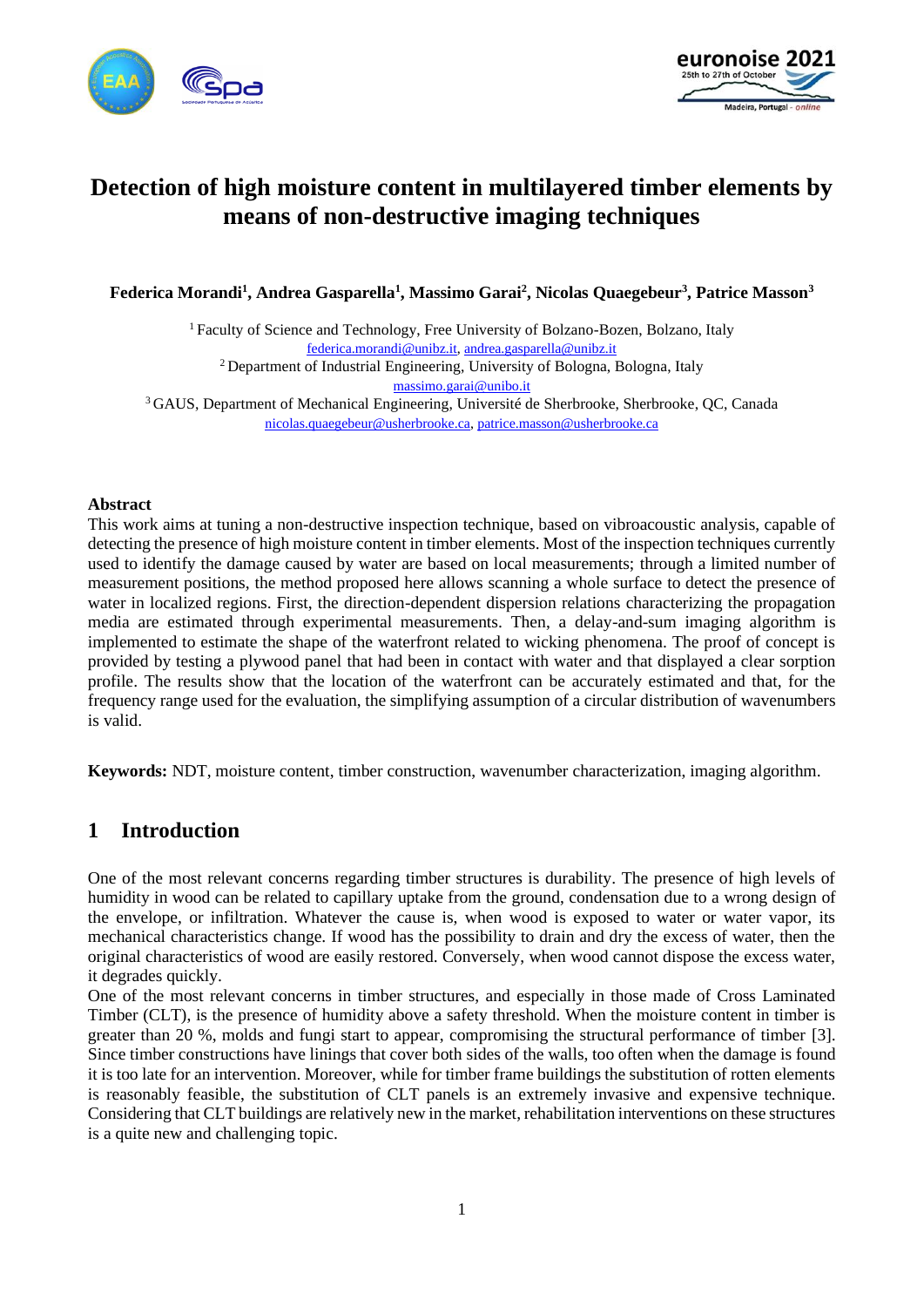

Most of the inspection techniques currently used to identify the damage caused by water are based on capacitance or resistance methods that allow to measure locally the moisture content of the inspected element [1].

This work aims at developing a Non-Destructive Testing (NDT) procedure, based on vibro-acoustic analysis, capable of detecting the presence of anomalous moisture content in timber elements. The basic concept is straightforward: when wood reaches a certain moisture content, its vibro-acoustic propagation characteristics changes. The interface determined by the change in impedance is in fact a new boundary that generates reflections. Therefore, through the quantification of these reflections, it is possible to determine if and where wood is dry or not.

This approach offers several advantages compared to the other available inspection techniques. Through the application of a permanent set of sensors on the element to be controlled, the monitoring can be continuous in time, the defect can be automatically localized, and finally the status of the structural element can be checked remotely. And most importantly, the defect can be spot even if the sensors are located away from the damage, with some limitations that are discussed in the following. These features are extremely relevant for the field of fault detection in smart buildings and in the field of management optimization.

This study is presented as a proof-of-concept, the main idea being focused on applying these testing methodologies to Cross-Laminated Timber elements.

# **2 Background**

The characterization of wood at different moisture content has been the objective of extensive research in the forestry sector, for the classification of wood is based upon the measurement of the longitudinal wave velocity, which in turn depends on the moisture content of the wood. Hence, a proper estimate of correction factors to compensate for humidity is crucial for the forestry industry [2].

Guided waves-based techniques in NDT or Structural Health Monitoring (SHM) are widely used in ducts, seismic engineering, automotive and aerospace engineering. The use of arrays of sources and receivers allows detecting the presence of cracks, notches, and anomalous static behaviours.

The use of ultrasonic NDT techniques on timber requires attention for several reasons: (i) timber is per se an anisotropic material. Layered products can be assumed as orthotropic but the hypothesis of elliptical distribution of the wavenumber must be verified; (ii) timber is inhomogeneous, therefore one has to consider the dimension of the defects (knots, holes) acting as scatterers in relation to the inspection wavelength; (iii) the material is layered, therefore it must be verified that no propagation occurs in superficial layers; (iv) damping of timber limits long-distance wave propagation (v) fibre orientation, which might deviate from longitudinal, affects wave velocity.

The microstructure of wood must be carefully considered when analysing wave propagation for wavelength compared to the dimensions of the inhomogeneities. Luckily, the dimensions of cells, vessels, resin ducts and so on are extremely small compared to the wavelengths used for inspection in this work, and therefore can be neglected.

#### **2.1 Water sorption in timber and influence on wave velocity**

Generally, wood is characterized by the orientation of the cells and ducts along the grain, and by an axial distribution system. A cell that has reached a functional maturity is composed by the lumen, an empty space where all the living contents used to stay, and the cell walls. Moisture Content (MC) is defined as:

> $MC = \frac{m_{water}}{m_{dry}} \cdot 100$  (%) (1)

where  $m_{water}$  is the mass of water in wood and  $m_{wood}$  is the mass of the oven dry wood.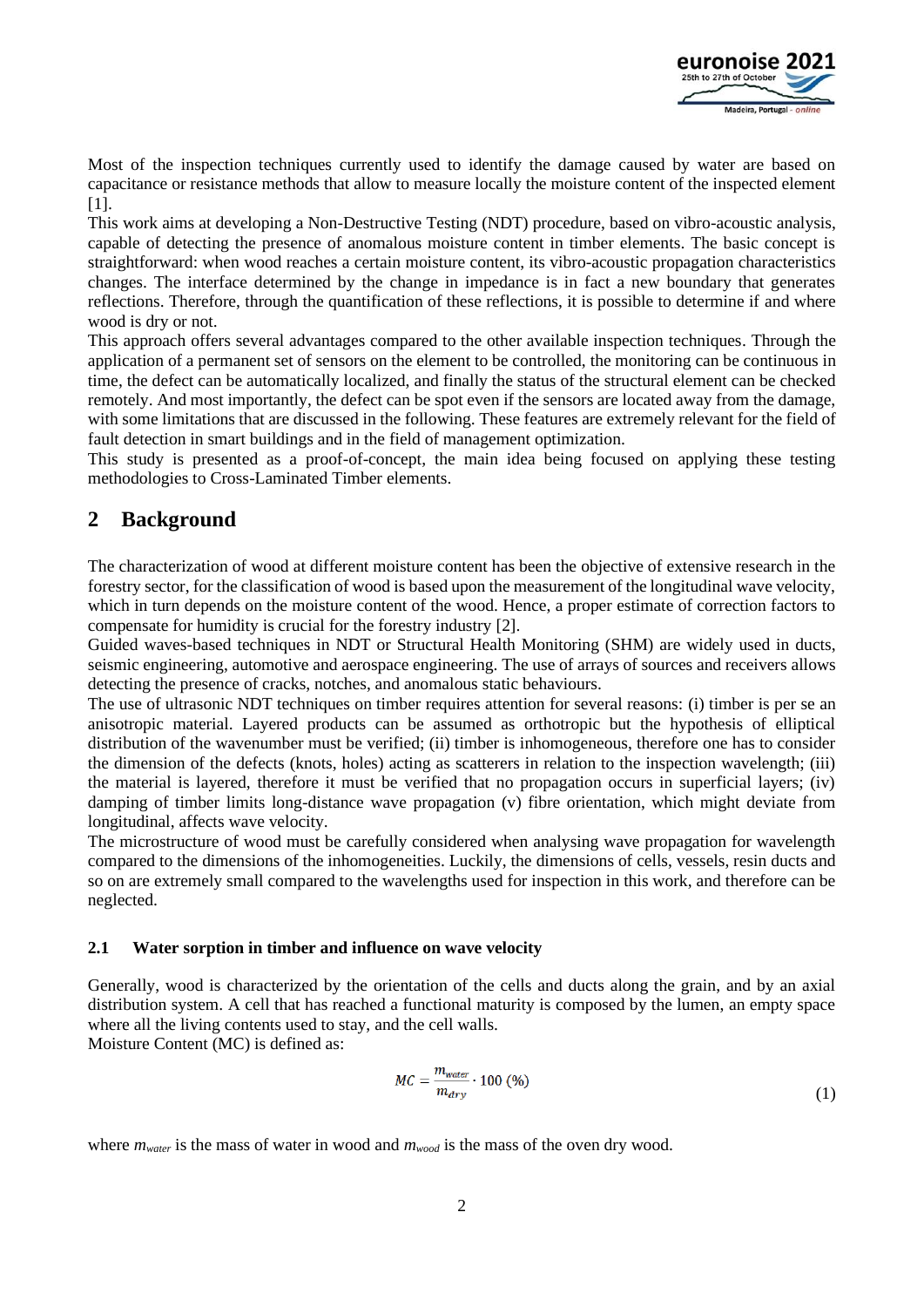

The MC of green wood can range from 30 % to 200 %, while dried planks used for the manufacturing of engineered wood products have a standard MC that ranges around 10-12 % [3].

Moisture in wood can exist as free water (liquid water of water vapor in cell lumina and cavities) or as bound water (within cell walls). The moisture content at which the cell walls are saturated, but no water exists in cell lumina is called the Fiber Saturation Point (FSP).

The rate of liquid water sorption depends on several factors. It is higher in the longitudinal direction, and it is strongly affected by the boundary conditions of the wood, as water displaces air in the lumina [4].

Unlike other classical construction materials, wood can shrink and swell depending on the moisture content, changing the amount of water that it can absorb; both mass and volume depend on the MC.

The FSP is considered as that moisture content above which the physical and mechanical properties of wood do not change anymore. The FSP of wood averages around 30 % MC for most commercial woods.

Several studies report empirical relations to compensate the velocity of longitudinal waves for the MC.

The velocity of stress waves propagating in solid wood drops as the MC increases, with a greater slope below FSP and with a less marked dependence above the FSP [5-7]. The Modulus of Elasticity (MOE), evaluated from the longitudinal wave velocity, remains almost constant above the FSP. Another interesting feature is that the ratio between the dynamic MOE and the static MOE is affected by the moisture content when MC is below FSP, while it assumes relatively constant values above FSP [5].

From these considerations, it is possible to infer that the detection capability of a vibro-acoustic measurement setup increases with increasing moisture content, and that when 30 % MC is reached, the apparatus would detect straightforwardly any further variation in mechanical properties.

# **3 Method**

The objective of the present work is to implement an imaging algorithm for the detection of high MC in building elements, and in particular in mass timber elements, the substitution of which in the lifespan of a building would represent a serious drawback in terms of serviceability. The proof of concept was provided studying, under controlled laboratory conditions, a scaled laminated wood panel: a cherry plywood panel.

Cherry is a hardwood characterized by a fairly uniform texture and a high dimensional stability after drying, which oriented the choice to this high-quality panel.

The mechanisms of water sorption may change when considering other species of wood, but since the implementation of the method is done on a macroscopic scale, this choice is not expected to influence the results.

The cherry plywood panel is made of 10 layers of equal thickness, for a total thickness of 15.2 mm, and has density  $\rho$  = 680 kg m<sup>-3</sup>. From the master panel, smaller panels were cut in different sizes to perform the different measurements that are presented in this work. In particular, the results concerning wavenumber identification were obtained on a 1.22 x 1.22 m panel, while the setup for the imaging was installed on a smaller element (1.22 m by 0.61 m).

This high-quality plywood is characterized by a marked orthotropic behaviour and a high damping. In laminated wood panels, each layer has a different orientation. Capillary actions are stronger along the grain, but the reduced thickness of each layer together with the fact that cherry is a porous wood, helps make the water absorption homogeneous in the cross section.

To implement the imaging algorithm, several preliminary measurements were necessary. Some hypotheses concerning the orthotropic nature of the panel had to be verified. Furthermore, the imaging algorithm was implemented in the time domain, i.e., generating pulses centred at a specific frequency, and that calls for a deep insight regarding the choice of the frequency range to be investigated. The analysis was conducted following the steps listed below.

- 1. The complex velocity of different guided wave modes along several radial directions was detected to:
	- a. verify whether the orthotropic nature of the plate could be simplified as circular or elliptical.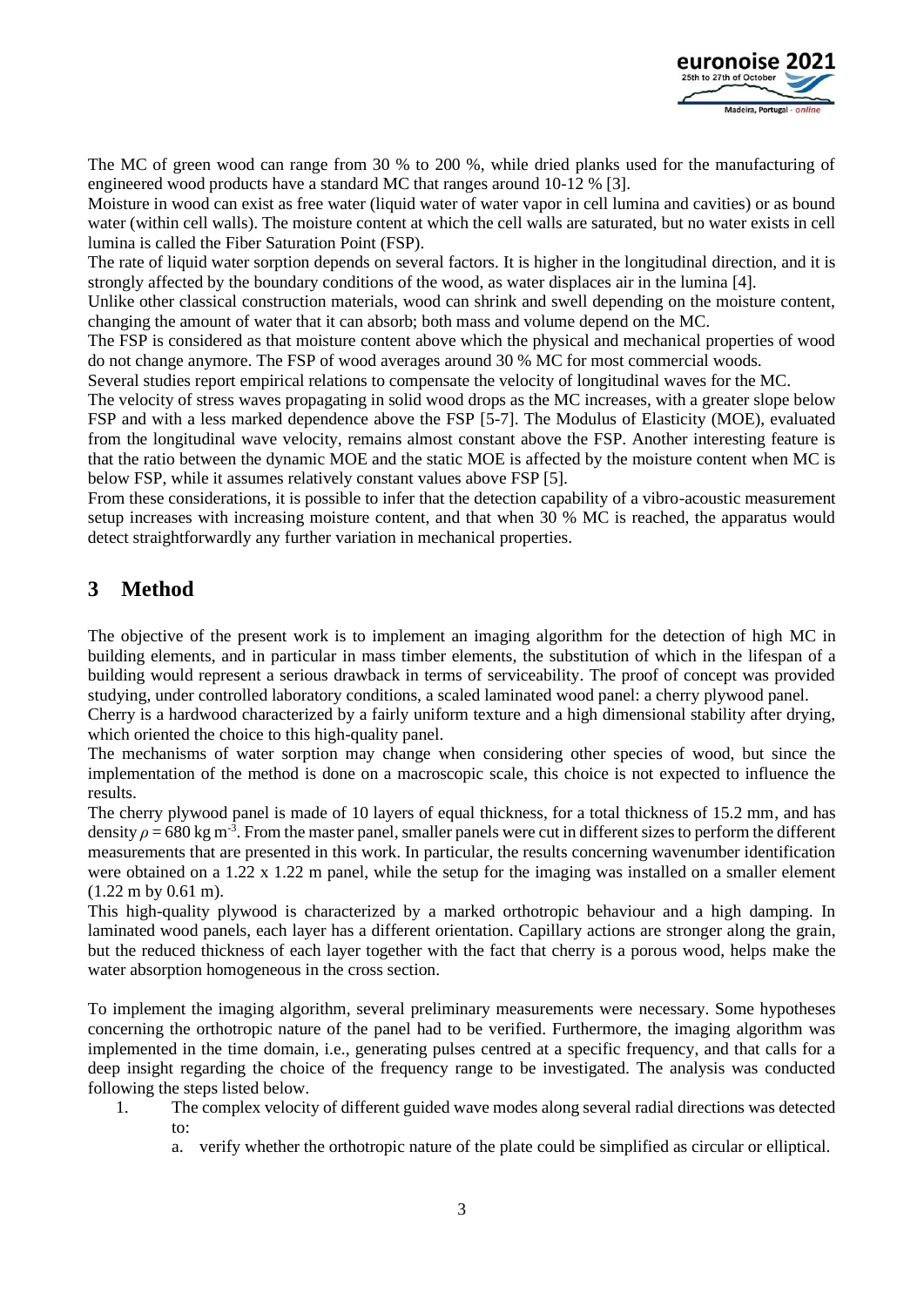

- b. identify the cut-off frequency of the A1 mode, and therefore limiting from above the frequency range of interest.
- c. evaluate damping (using plane wave excitation) to avoid making any assumption on the cylindrical propagation.
- 2. The frequency range of interest was narrowed by studying the intervals in which the complex reflection coefficients measured on the dry plate and the wet plate gave the highest difference.
- 3. A Delay-and-Sum imaging algorithm was implemented, and the input parameters were tweaked until convergence.

## **4 Results**

#### **4.1 Wavenumber information**

The extraction of wavenumber information was performed using Prony's analysis, a method that fits the signal acquired on a grid of equally spaced points to a sum of complex damped exponentials, allowing to determine at once wavenumber, amplitude, and damping information [8] under plane-wave assumption.

Measurements were conducted in the frequency domain along a linear array of 141 points with a spacing of 0.002 m, spanning a total length of 0.28 m. Measurements were repeated along 5 radial directions ranging from 0 (parallel to grain) to  $\pi/2$  radians (perpendicular to grain). The source was a circular piezoelectric transducer with diameter 0.0145 m and the acquisition of the signals was performed using the 3D-Laser Doppler Vibrometer Polytec (3D LDV - Polytec PSV 500-3D). The panel had dimensions 1.22 m by 1.22 m.

The measurement setup is depicted in Figure 1. The bottom corners of the plate were simply supported while the upper corners were clamped. An aluminium support was assembled to guarantee a good contact between the piezo emitter and the plate, having no other contact point with the plate under test.



Figure 1 - Measurement setup for the determination of the dispersion relations in plywood. Panorama of the panel and the laser Doppler vibrometer, with detail of the clamping of the panel and detail of the fixing of the piezo.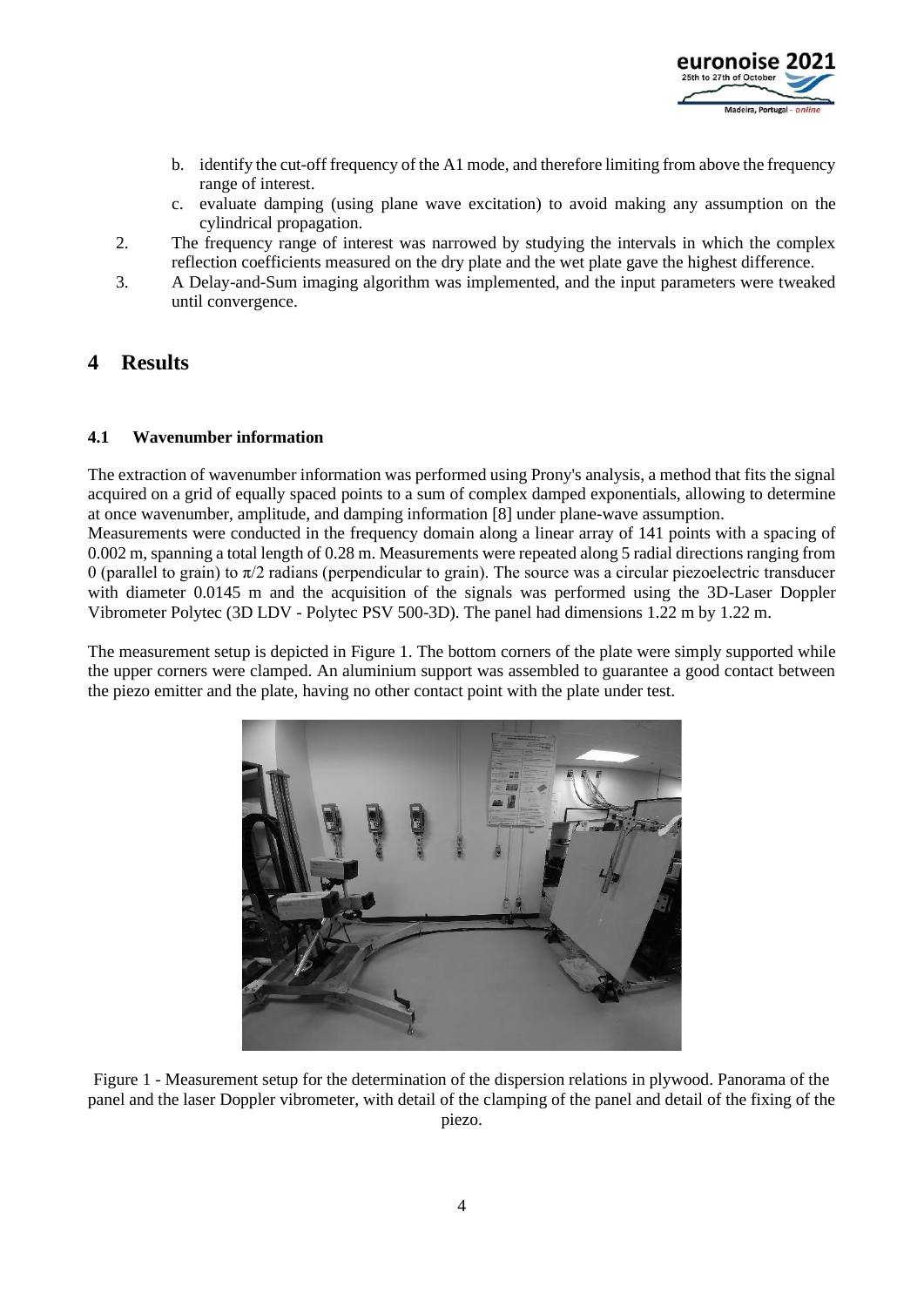

In Prony analysis, the information on the propagating modes is stored in coefficients, whose number is suitably chosen in relation to the element under investigation. Therefore, the extraction of the information followed the process described below:

- The target propagating mode (the first anti-symmetric mode, A0) was identified and the relative dispersion curve was calculated theoretically, using Mindlin's theory for acoustically thick plates.
- A tolerance criterion was set to exclude outliers.
- The coefficients that describe the forward and the backward propagating waves are identified: for each point of the wavenumber vector k, the value that lies closer to the Mindlin's fit is taken and the associated coefficient is stored.
- The same coefficients are used to identify the respective amplitudes and the damping factors.

From Prony analysis, it was observed that the cut-off frequency of mode A1 lies at around 35 kHz. When implementing imaging algorithms, it is desirable to have a single-mode propagation to associate each frequency to only one group velocity. The analyzed frequency range was therefore limited to 35 kHz. The direction-dependent wavenumbers and damping coefficients are presented in Figure 2, for frequencies

ranging from 9 to 30 kHz.



Figure 2 - Real (left) and imaginary (right) parts of the  $A_0$  mode wavenumber measured along five radial direction in the cherry plywood plate. The direction labelled as "0" is parallel to the fibres of the face ply.

It is specified that, since measurements were performed using a circular piezo as source, damping information is affected by the geometrical spread of the wavefield. Measurements using a rectangular piezo bar were also performed along four directions (0 to  $\frac{3}{4} \pi$  radians) to retrieve accurate estimates of damping.

#### **4.2 Selection of the driving frequencies**

Imaging algorithms are usually implemented in the time domain, generating bursts centered at specific frequencies.

The choice of a suitable frequency encapsulates several aspects. Imaging algorithms increase in precision when small wavelengths are used, but in plywood the cut-off frequencies of higher order Lamb waves modes are low.

A further refinement of the frequency range of investigation was performed through the analysis of the frequency region in which the mechanical characteristics of wet wood differ more from those of dry wood, through the analysis of the reflection coefficient, that was calculated according to Sherafat *et al.* [9].

The reflection coefficient is calculated, for each frequency, as the ratio of the amplitude of the reflected wave  $U_r$  to the amplitude of the incident wave  $U_i$ , corrected by a factor that compensates for the attenuation due to propagation: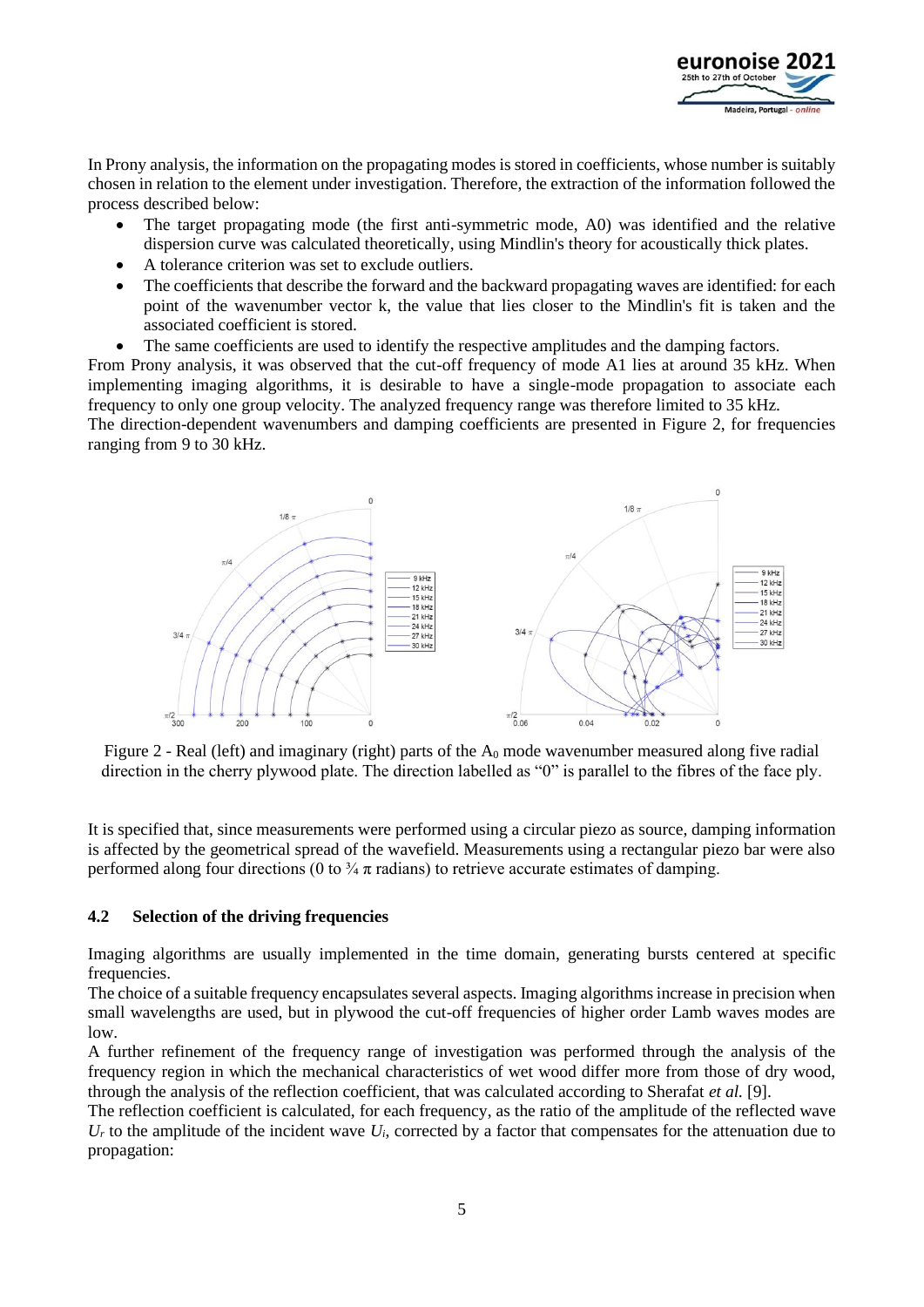

$$
R(\omega) = \frac{U_r(\theta_{inc,\omega})}{U_i(\theta_{inc,\omega})} e^{-k_I(\theta_{inc})d}
$$
\n(2)

where  $\theta$  is the angle of incidence,  $k_l$  is the imaginary part of the bending wavenumber of the propagating mode under analysis and *d* is the distance from the emitter to the center of the measurement array.

Amplitude and damping were estimated by measuring the spectral response of the plate to pseudo-random noise over a dense mesh of points (173 points spaced 0.0016 m apart) and using a rectangular piezo bar described above as source. The Prony analysis was used to evaluate the damping and the amplitude of the incident and scattered waves. Similarly, to what seen in the previous section, the data were extracted as follows:

- Identify the propagating wave.
- Fit the propagating wave using a theoretical model (Mindlin's plate).
- Set a tolerance criterion to exclude points that lie too far from the expected value.
- Identify of the coefficients that participate to the description of the forward propagating wave.
- Mirror the fitted curve to evaluate the backward propagating wave.
- Identify of the coefficients that participate to the description of the backward propagating wave.
- Use the same indices to evaluate the energy associated to the two waves.
- Estimate, with the same coefficients, of the damping (heavy smoothing required) and evaluation of the attenuation due to propagation.
- Calculate of the reflection coefficient according to Eq. 2.

Measurements were first performed on a dry board. Then, water was added in a basin that had been previously placed under the wood board, and the level of the water was raised until the lower edge of the panel was in contact with the water, adsorbing it by capillary action. It is worth noticing that this manipulation did not require the movement of any part of the equipment, and therefore did not require the calibration of the acquisition system. After five hours, the evaporation rate balanced the wicking and the water uptake profile remained constant. With this new modified boundary condition, the reflection coefficient was measured once again. The difference of the reflection coefficient calculated with and without water is shown in Figure 3. the regions in which the difference is maximum were selected as frequency ranges in which to generate pulses.



Figure 3 - Measured reflection coefficient in the  $\theta_{inc} = 0^{\circ}$  direction on a cherry plywood panel having wet and dry edge.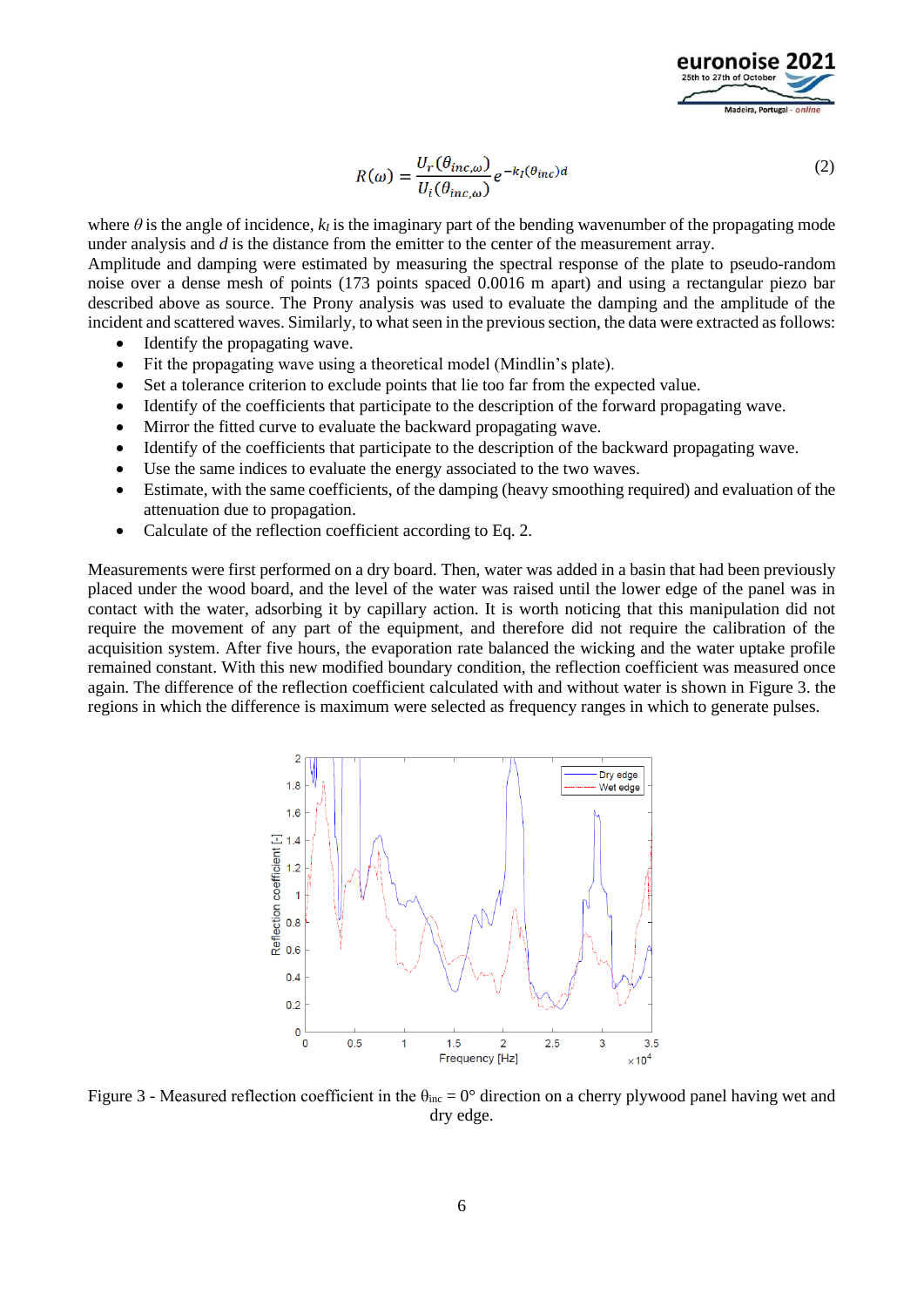

From the analysis of the reflection coefficients, three optimal ranges of frequencies were identified, centered roughly around 10, 20 and 30 kHz, where the effect of water sorption marked the greatest influence on wave propagation.

A reasonable trade-off would be to choose the highest frequencies among these available, to increase the resolution of the method. Bursts were actually generated in all the identified frequency ranges, but results will be only shown at one frequency for the sake of brevity.

#### **4.3 Implementation of a Delay-and-Sum imaging algorithm**

A Delay-and-Sum (DAS) imaging algorithm was implemented following the formulation proposed by Michaels *et al.* [10] with some minor modifications.

The principle of this imaging technique is the calculation of the difference between two signals: one recorded on the healthy plate and one recorded, for the same set of transducers, on the damaged plate. The subtraction of the signals will generate a signal in which only the features that characterize the flaw are present: all direct components and the reflections from the boundaries are cancelled out. Therefore, the energy of the composite scattered field is calculated upon the so-called *differenced* signal in the following.

Consider a point source at position *i* and a receiver at position *j* on an isotropic plate. Under the hypothesis of a single mode propagation, the group velocity can be calculated as:

$$
c_g = \frac{\sqrt{(x_i - x_j)^2 + (y_i - y_j)^2}}{t_{ij}} \tag{3}
$$

where  $t_{ij}$  represents the time-of-flight from transducer *i* to transducer *j*, while *x* and *y* represent the spatial coordinates of the points.

If there is a flaw at position *f*, the signal recorded at position *j* will show a reflected component that will arrive at time  $t_{ij}^f$ :

$$
t_{ij}^f = \frac{\sqrt{(x_i - x_f)^2 + (y_i - y_f)^2} + \sqrt{(x_j - x_f)^2 + (y_j - y_f)^2}}{c_g}
$$
(4)

Given each pair of

source-receiver transducers, for a defined group velocity, the distance that characterizes the flaw is identified by an ellipse that has the two points as foci.

The plate is then meshed into a set of points which are the coordinates of potential flaws: the scattered signal from all possible transducers' pairs is then summed up creating a matrix (*sxy*) that represents the energy of the total scattered field:

$$
s_{xy}(t) = \sum_{i=1}^{N-1} \sum_{j=i+1}^{N} d_{ij} \left( t - t_{ij}^f \right) w \left( t - t_{ij}^f \right)
$$
\n(5)

where  $d_{ij}$  is the differenced signal and  $w$  is a windowing function. Where more ellipses intersect, a flaw is localized, and the matrix will display a maximum.

Operationally, the impulse responses were acquired in the time domain. A cylindrical wave field was generated using a circular piezoelectric transducer (diameter 0.0145 m, thickness 0.003 m) and pseudo pulses (5-cycles Hanning-windowed sines) were generated at a central frequency of 20 kHz. Sixteen scanning points were randomly chosen on the panel and signals were acquired using again the 3D-Laser Doppler Vibrometer. The signals were windowed to discard noisy tails and Time Gain Compensation (TGC) was applied to counteract for the attenuation due to propagation. Then, a matrix was built that, for each point of the mesh grid, estimated the time of arrival of a reflection from a potential flaw  $t_{ij}^f$ , with a spatial resolution of 0.2 cm.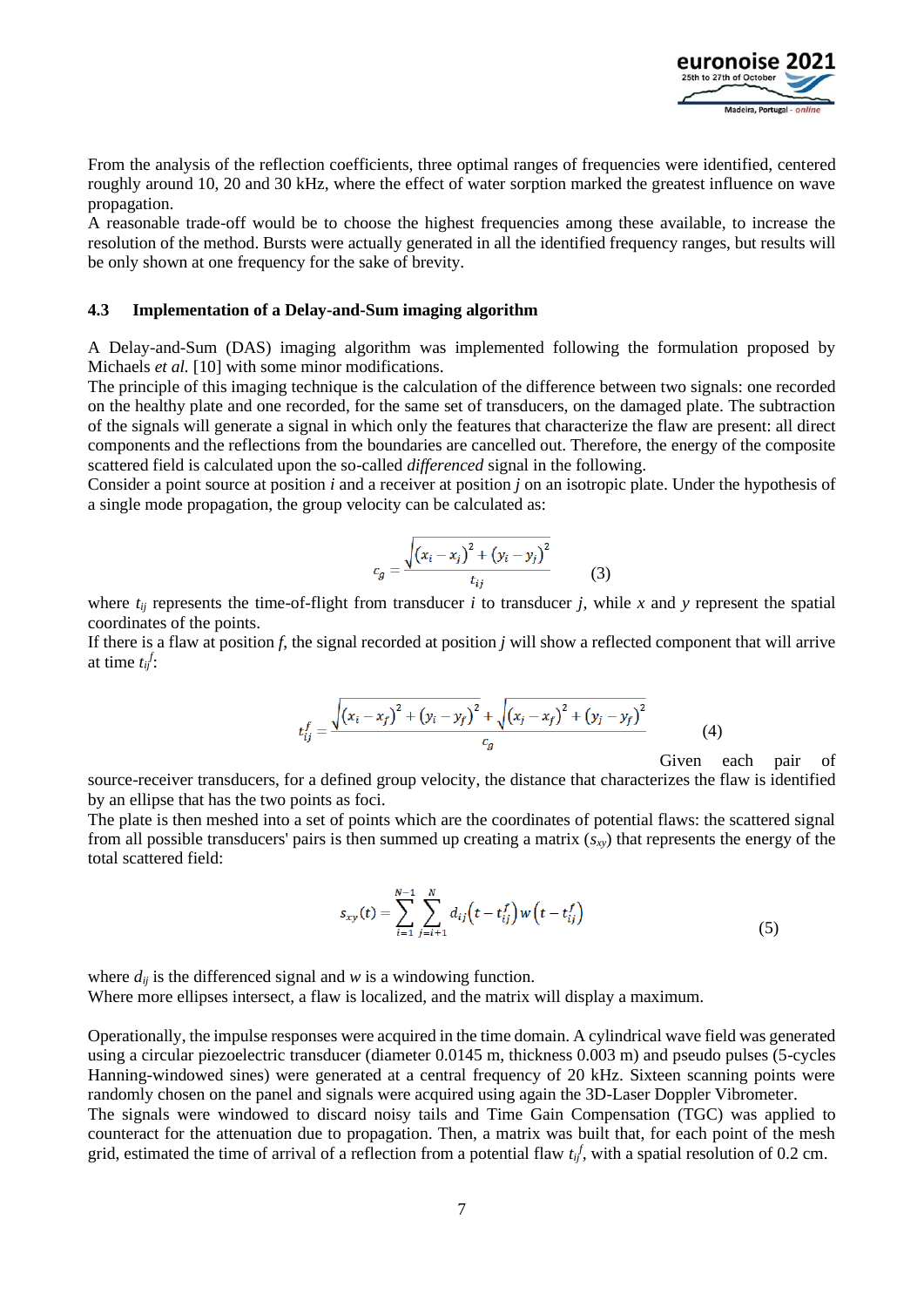

For each of the measured signals, the envelope of the signal was calculated using the Hilbert transform and the value that it assumed at the specific time  $t_i$ <sup>f</sup> was calculated and summed up for all source-receiver combinations.

In this application, only one point source was considered and, instead of summing over a time window, the maxima of the envelopes are summed up. Eq. 5 is thus modified as:

$$
s_{xy} = \sum_{i=1}^{N} d_{ij} \left( t_{ij}^{f} \right) \tag{6}
$$

where *N* is the number of receivers.

The image is finally obtained by calculating, for each point of the matrix, the energy according to Eq. 5; where higher levels were found, a flaw was spot.

The water profile in the timber element and the preliminary results of the application of the imaging techniques are displayed in Figure 4. The algorithm clearly detected the presence of water in the lower region of the plate, where the energy of the total scattered field reaches a maximum. Figure 4a shows that, in the inner layers, the waterfront reached approximately 3 cm of height, with variations that depend on the orientation of the layers. The grid displayed on Figure 4b has a vertical resolution of 0.65 cm; the yellow-filled area covers 5 cells, indicating a total height of 3.25 cm. Future work will be devoted to improving the accuracy of the estimate of the waterfront. The low precision of the detection at the boundaries (i.e., the concave profile) is due to the construction of the ellipses: in particular, to the distribution of points, that were not generally picked close to the edges, and to the small dimensions of the plate. The orthotropic behavior of the plate has also been accounted for, but since the wavenumber variation is relatively small, the implementation of deformed ellipses did not improve the results relevantly.



Figure 4 - Preliminary testing on a small plywood board. Water profile caused by wicking (a) and imaging results of the board (b), with the identification of the wet area in yellow. The red dot represents the position of the source piezo, while black dots represent the measurement points.

### **5 Conclusions**

This work aimed at using a Non-Destructive Testing ultrasonic inspection technique to detect the presence of high moisture content in timber elements. To this aim, a multi-step procedure was followed comprising (i) the